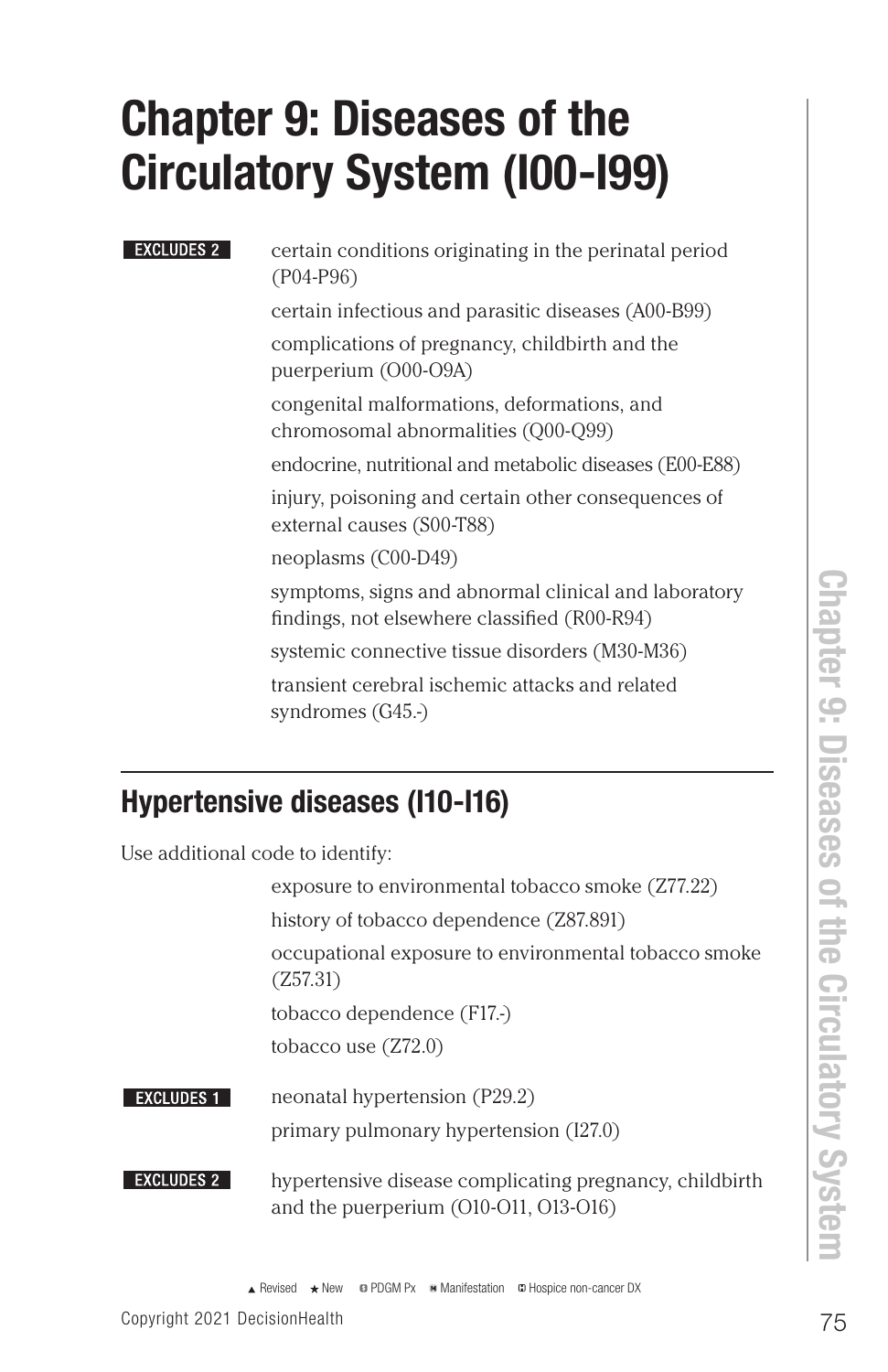| Essential (primary) hypertension                                                                        |
|---------------------------------------------------------------------------------------------------------|
| high blood pressure<br>hypertension (arterial) (benign) (essential) (malignant)<br>(primary) (systemic) |
| hypertensive disease complicating pregnancy, childbirth<br>and the puerperium $(010-011, 013-016)$      |
| essential (primary) hypertension involving vessels of<br>brain (160-169)                                |
| essential (primary) hypertension involving vessels of eye<br>$(H35.0-)$                                 |
|                                                                                                         |

#### OCG:

#### *a. Hypertension*

*The classification presumes a causal relationship between hypertension and heart involvement and between hypertension and kidney involvement, as the two conditions are linked by the term "with" in the Alphabetic Index. These conditions should be coded as related even in the absence of provider documentation explicitly linking them, unless the documentation clearly states the conditions are unrelated.* 

*For hypertension and conditions not specifically linked by relational terms such as "with," "associated with" or "due to" in the classification, provider documentation must link the conditions in order to code them as related.*

### *1) Hypertension with Heart Disease*

*Hypertension with heart conditions classified to I50.- or I51.4-I51.7, I51.89, I51.9, are assigned to a code from category I11, Hypertensive heart disease. Use an additional code from category I50, Heart failure, to identify the type of heart failure in those patients with heart failure.* 

*The same heart conditions I50.- or I51.4-I51.7, I51.89, I51.9 with hypertension are coded separately if the provider has documented they are unrelated to the hypertension. Sequence according to the circumstances of the admission/encounter.*

### *2) Hypertensive Chronic Kidney Disease*

*Assign codes from category I12, Hypertensive chronic kidney disease, when both hypertension and a condition classifiable to category N18, Chronic kidney disease (CKD), are present. CKD should not be coded*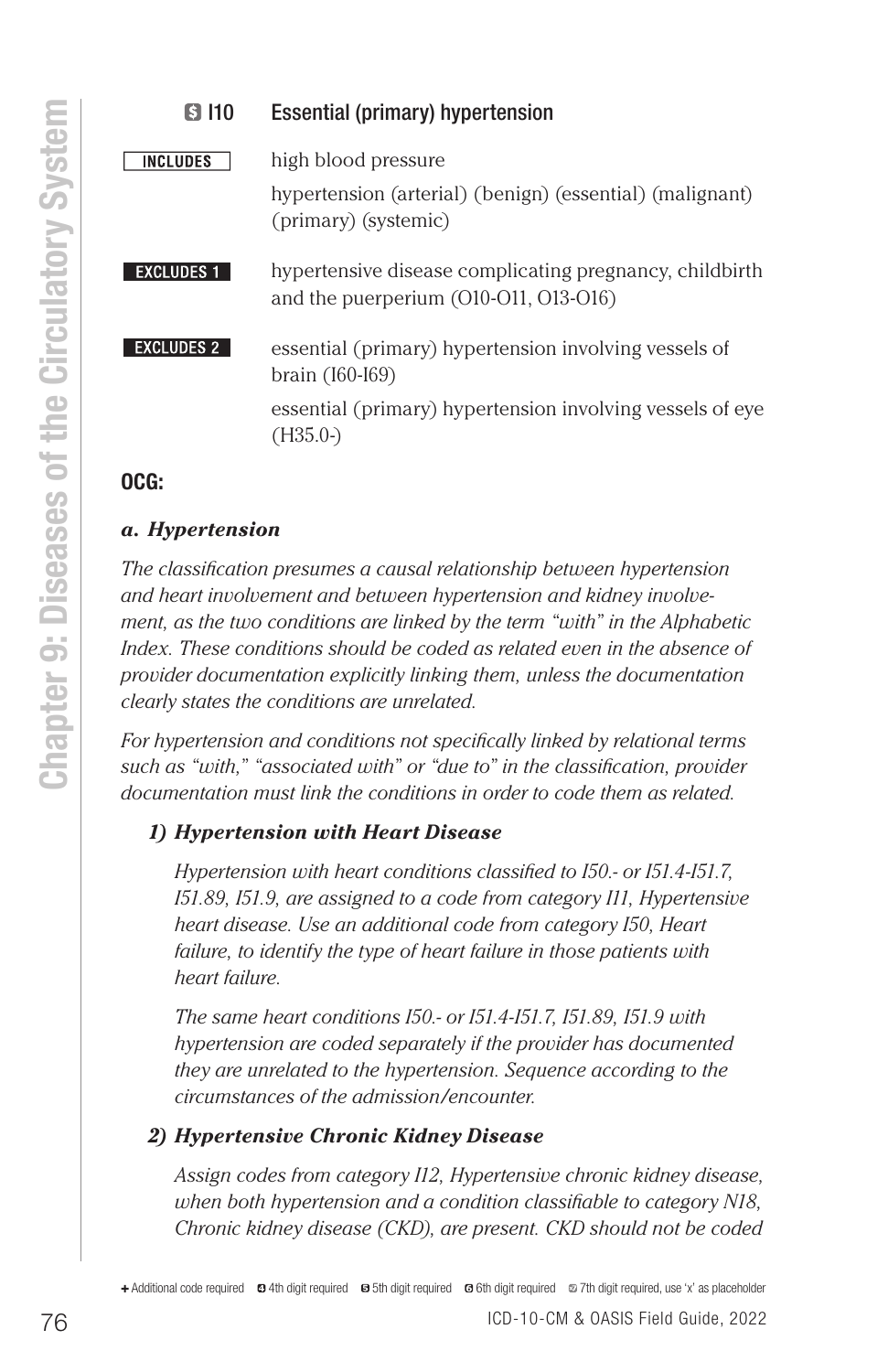# Functional Case Mix: M1033, M1800, M1810, M1820, M1830, M1840, M1850, M1860

**M1033, M18000, M1810, M1820,**<br> **COPYRIGHT 2021 DECISION CONSUMERS (UNITED ATTS AND STANDATE)**<br> **COPYRIGHT 2021 DECISION CASE SUBSION MISSO AND MISSO AND MISSO AND MISSO AND MISSO AND MISSO AND MISSO AND MISSO AND MISSO A <sup>5</sup> <sup>Q</sup> PM** The OASIS questions **M1033, M1800, M1810, M1820, M1830, M1840, M1850 and M1860** are used to calculate the functional impairment level under PDGM. An episode can be qualified as low, medium, or high functional impairment.

Item responses receive different point values. The points threshold for low, medium or high functional impairment varies by clinical group.

Item **M1033** impacts PDGM functional impairment calculation, excluding responses 8, 9, and 10.

Item **M1800** impacts PDGM functional impairment calculation, value based purchasing, is a potentially avoidable event and is a process measure.

Items **M1810** and **M1820** impact PDGM functional impairment calculation and value based purchasing.

Items **M1830** and **M1850** are quality measures publicly reported, impact PDGM functional impairment calculation, value based purchasing and five-star ratings, and are potentially avoidable events.

Item **M1840** impacts PDGM functional impairment calculation and is a potentially avoidable event.

Item **M1860** impacts PDGM functional impairment calculation, value based purchasing and five-star ratings, is a potentially avoidable event and a quality measure publicly reported, and is a process measure.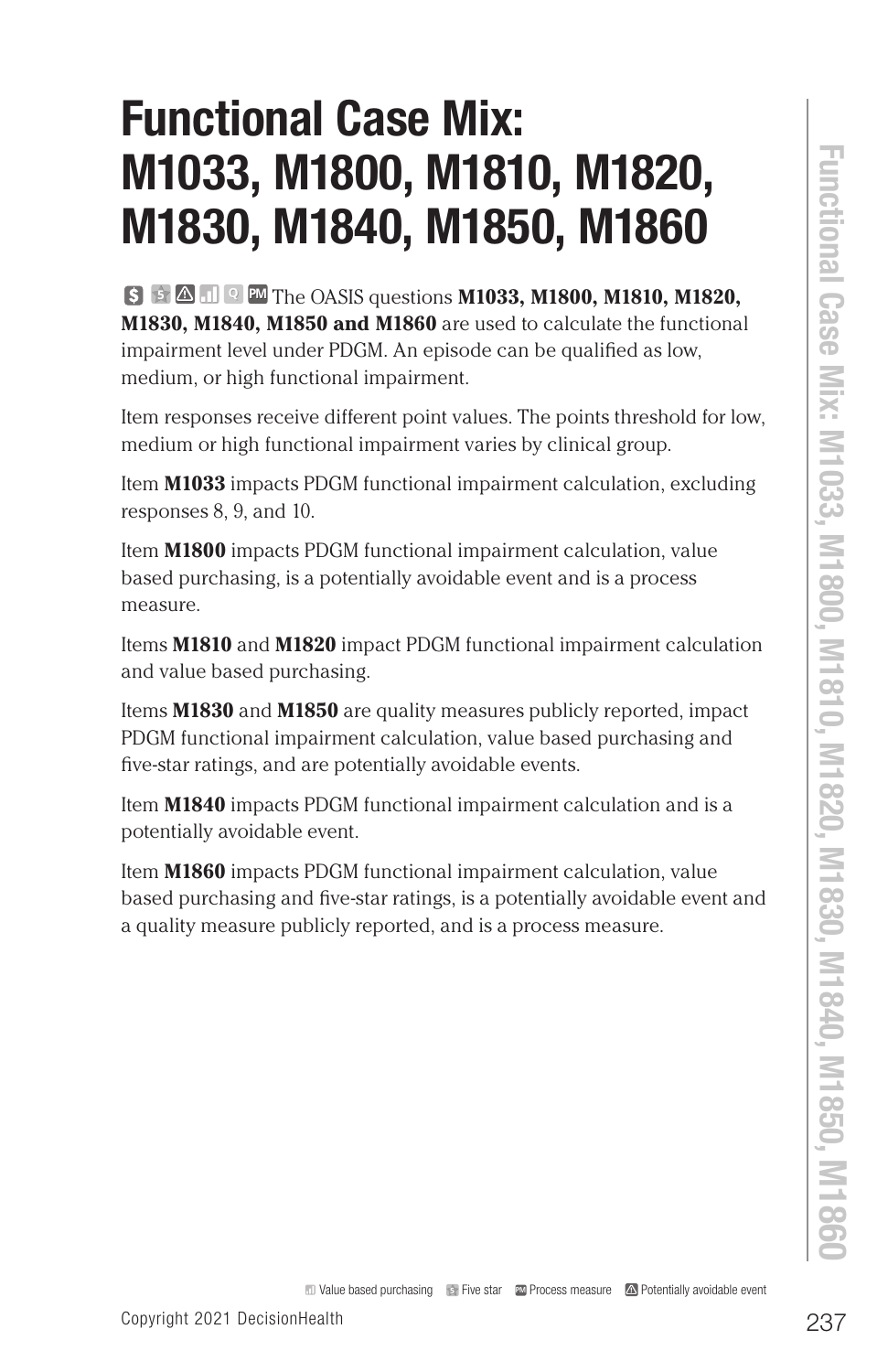### Consider the following CMS guidance for M1033 Hospitalization Risk:

**(M1033) Risk for Hospitalization:** Which of the following signs or symptoms characterize this patient as at risk for hospitalization? (Mark all that apply.)

- 1 History of fall (2 or more falls or any fall with an injury in the past 12 months)
- 2 Unintentional weight loss of a total of 10 pounds or more in the past 12 months
- 3 Multiple hospitalizations (2 or more) in the past 6 months
- 4 Multiple emergency department visits (2 or more) in the past 6 months
- 5 Decline in mental, emotional, or behavioral status in the past 3 months
- 6 Reported or observed history of difficulty complying with any medical instructions (for example, medications, diet, exercise) in the past 3 months
- 7 Currently taking 5 or more medications
- 8 Currently reports exhaustion
- 9 Other risk(s) not listed in 1 8
- 10 None of the above
- **• This item is collected at Start of Care,** Resumption of Care and Follow-up.
- **• The time period under consideration or "look back"** for responses 1-8 includes the day of assessment. Day of assessment is defined as the 24 hours immediately preceding the assessment and the time spent by the clinician conducting the assessment.
- **• Consider only acute care hospitalizations.** Inpatient psychiatric hospitalizations and long-term care hospitals (LTCHs) are not included in this item.
- **• Acute care hospitalization is defined as the patient being admitted for 24 hours or longer** for more than just diagnostic testing. Observation stays are not included in this item.
- Consider the following GMS guidance for M1033 Hospitalization Risk:<br>
(MM033) Risk for Meophisization What diffelosion (Mark all that apply)<br>  $1 -$ History of fall (2 or more falls or any fall with an injury in the past **• A patient discharged from an acute care hospital** in the morning and readmitted that same day and both hospitalizations meet the definition for an acute care hospitalization, that is counted as two hospitalizations.
	- **• A patient transferred from one hospital emergency department** to a second hospital emergency department, is counted as two emergency department visits.
	- **• Select all Responses 1-9 that apply**. If Response 10 is selected, none of the other responses should be selected.

Case-mix in PDGM **<sup>Q</sup>** Quality measure publicly reported